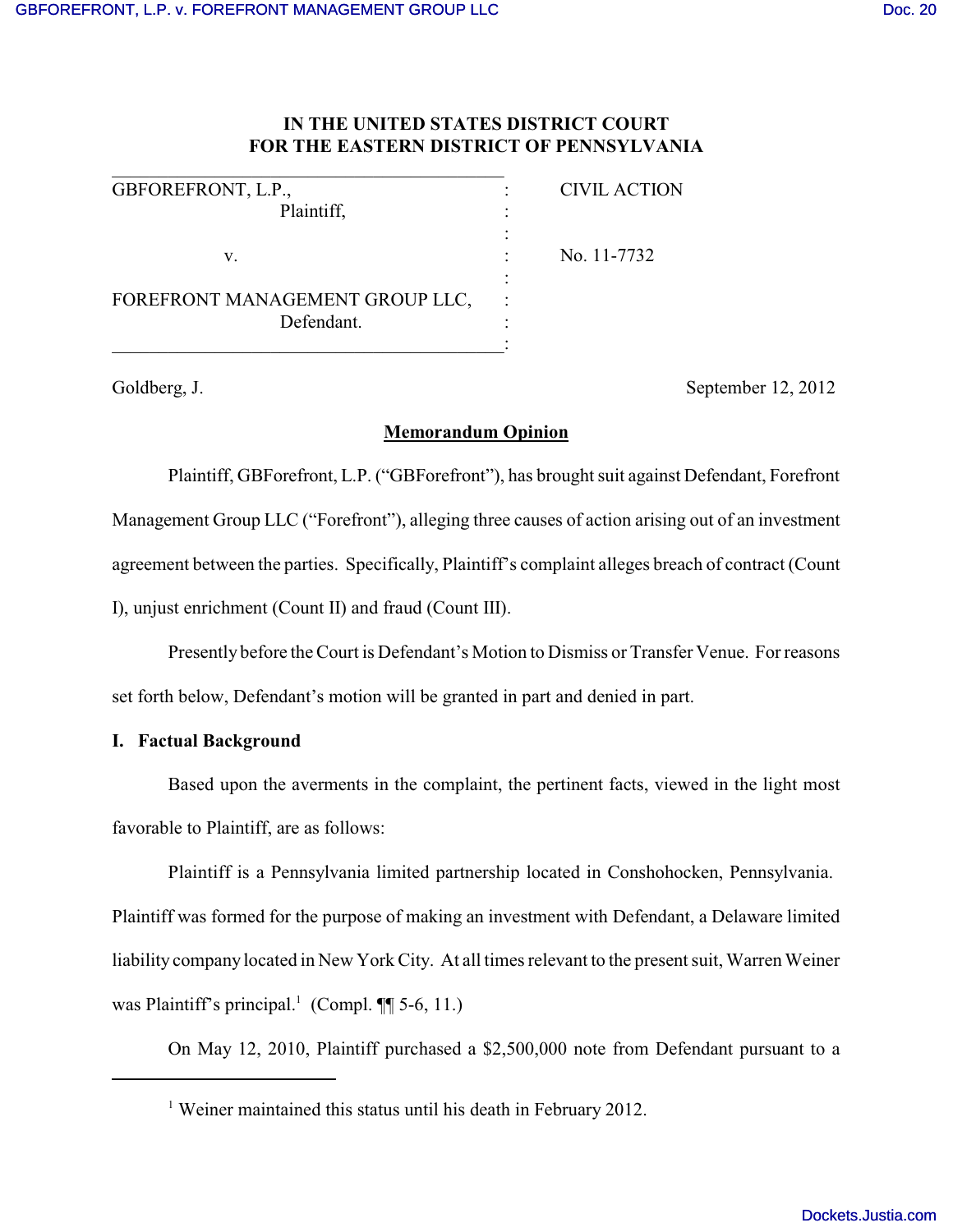Convertible Note Purchase Agreement (hereinafter, "Purchase Agreement"). The agreement, among other things, obligated Defendant to follow certain warranties and covenants, the breach of which would render it in default on the note. (Compl. ¶¶ 2, 17-18.)

Beginning in May, 2011, Plaintiff allegedly discovered that Defendant had violated the note and agreement. In response, Plaintiff demanded immediate repayment of the unpaid principal on each note, the interest accrued and unpaid and all other amounts payable. On December 20, 2011, after unsuccessful attempts to negotiate a resolution to this dispute, Plaintiff initiated the instant suit. (Compl. ¶¶ 20-21, 23, 27, 29-31.)

#### **II. Discussion**

Defendant raises several arguments in its motion. We will address each in turn.<sup>2</sup>

## **A. Motion to Transfer Venue Under 28 U.S.C. § 1404(a)**

Defendant first moves to transfer venue to the Southern District of New York. Pursuant to 28 U.S.C. § 1404(a), "forthe convenience of parties and witnesses, in the interest of justice, a district court may transfer any civil action to any other district or division where it might have been brought." At the outset, the party moving to transfer must demonstrate that venue, personal jurisdiction and subject matter jurisdiction would have been proper in the proposed transferee district.<sup>3</sup> Shutte v. Armco Steel Corp., 431 F.2d 22, 24 (3d Cir. 1970). A court must then weigh

<sup>&</sup>lt;sup>2</sup> Because Defendant has withdrawn its motion to dismiss for lack of personal jurisdiction and forum non conveniens, we need not address these arguments. (See Def.'s Reply Br. 1.) As such, that portion of the motion is denied as moot.

<sup>&</sup>lt;sup>3</sup> Defendant argues that the Southern District of New York is a permissible venue for this action because Defendant is located in that district, subject to personal jurisdiction in New York and the Southern District of New York would have subject matter jurisdiction pursuant to 28 U.S.C. § 1332. (Def.'s Br. 15-16.) Plaintiff does not dispute that Defendant's proposed transferee district would be a proper forum for this suit.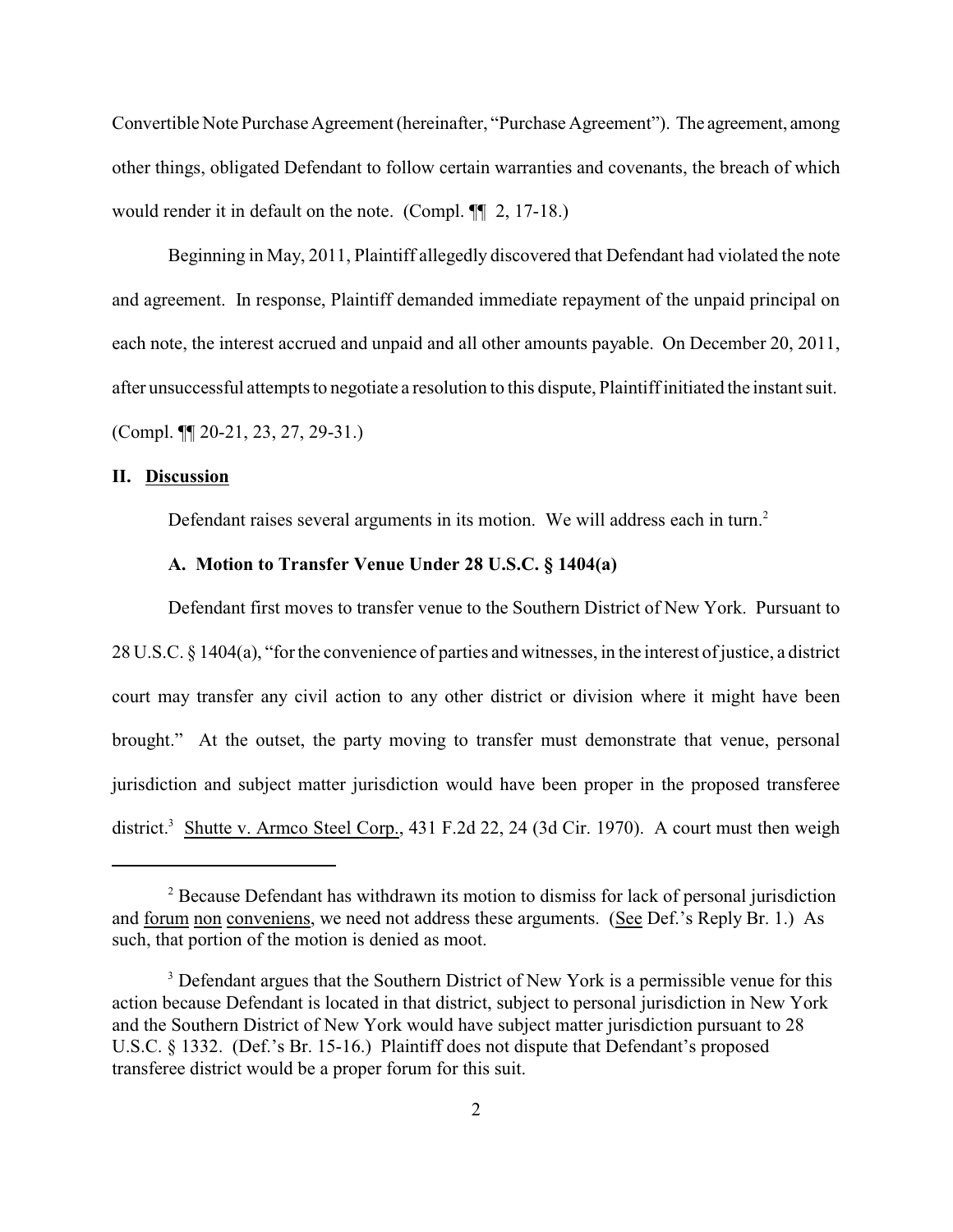"relevant factors to determine whether on balance the litigation would more conveniently proceed and the interests of justice be better served by transfer to a different forum." Jumara v. State Farm Ins. Co., 55 F.3d 873, 879 (3d Cir. 1995). Factors to consider include: (1) the plaintiff's choice of forum; (2) the defendant's forum preference; (3) where the claims arose; (4) the convenience of the parties and witnesses; (5) the location of the relevant books and records (collectively, the "private interests"); (6) the enforceability of the judgment; (7) "practical considerations that could make the trial easy, expeditious, or inexpensive;" (8) relative court congestion in the two fora; (9) the local interest in deciding local controversies at home; (10) the public policies of the fora; and (11) in a diversity case, the familiarity of the trial judge with applicable state law (collectively, the "public interests"). Id. at 879-80.

While the district court maintains discretion to transfer venue, a transfer should not be liberally granted. Shutte, 431 F.2d at 25. Unless the balance of convenience to the parties strongly favors the defendant, the choice of forum should prevail. Id. The burden of showing the need for transfer rests with the moving party. Jumara, 55 F.3d at 879.

The crux of Defendant's argument is that Plaintiff filed its complaint in Pennsylvania to hinder Defendant's ability to have all claims related to this dispute—which Defendant claims are governed by New York law—litigated in one action. (Def.'s ReplyBr. 1.) Defendant contends that a balancing of interests "tips" in favor of transfer in that: (1) with the passing of Weiner, there are no witnesses located in Pennsylvania, and thus the costs and inconvenience to the witnesses is increased and discovery may be more difficult; (2) all of Defendant's applicable documents are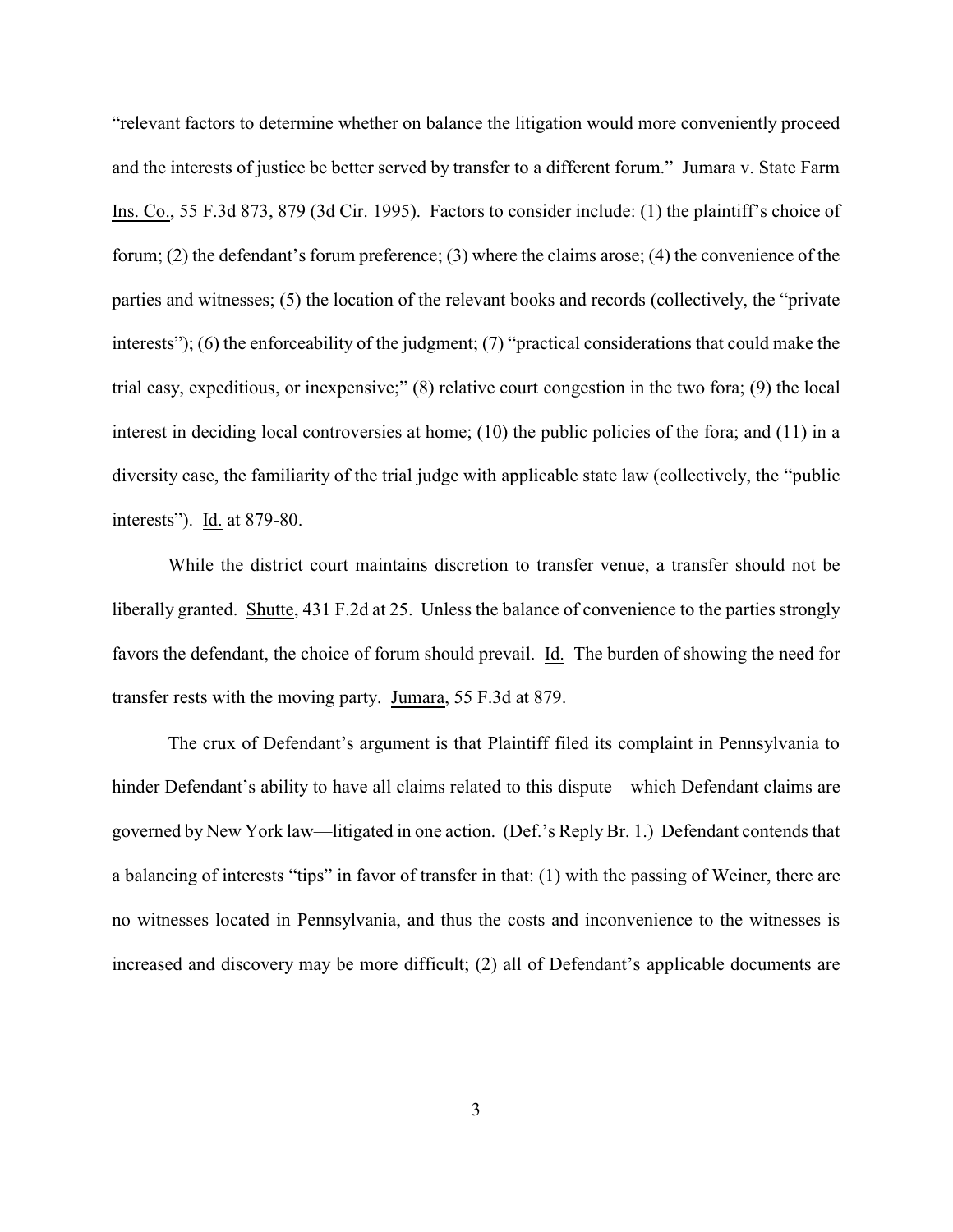located in New York;  $(3)$  the notes and Purchase Agreement are governed by New York law,<sup>4</sup> and many of the claims at issue arose in New York, which gives New York a local interest in deciding the case; and (4) transfer will promote efficiency because Defendant intends to initiate a countersuit against Plaintiff as well as related third-party lawsuits that can only be brought in New York. (Def.'s Br. 14-16; Def.'s Reply Br. 1, 3-4.)

Plaintiff responds that Defendant has failed to overcome the presumption in favor of maintaining a plaintiff's choice of forum. Specifically, Plaintiff argues that: (1) the close proximity of the venues significantly undermines Defendant's position; (2) even with Weiner's passing, most of the witnesses and relevant documents are located within this district; (3) Defendant cannot defeat Plaintiff's forum selection by asserting its intention to file additional lawsuits that it claims are related to this action; (4) the mere fact that a Pennsylvania court is called upon to apply New York law does not justify transfer; (5) the Southern District of New York has an extreme backlog of cases compared with the Eastern District of Pennsylvania; and (6) this Court has an interest in ensuring proper and efficient adjudication of claims brought byresidents and businesses of this district against foreign businesses. (Pl.'s Br. in Opp'n 12 n.4, 13-14 n.5, 15-19.)

After careful consideration of the relevant factors, we conclude that Defendant has not demonstrated that a transfer is warranted. Plaintiff has chosen to pursue litigation in this district, its home forum, and this choice is to be given great deference. See FMC Corp. v. AMVAC Chem. Corp., 379 F. Supp. 2d 733, 750 (E.D. Pa. 2005). Defendant has failed to adequately show why this

<sup>&</sup>lt;sup>4</sup> The "governing law" provision of the Purchase Agreement states that the agreement "shall be construed in accordance with and governed by the laws of the State of [New York] without giving effect to any choice of law or conflicts of law." (Def.'s Br. 17.) Plaintiff does not dispute the application of New York law to its claims.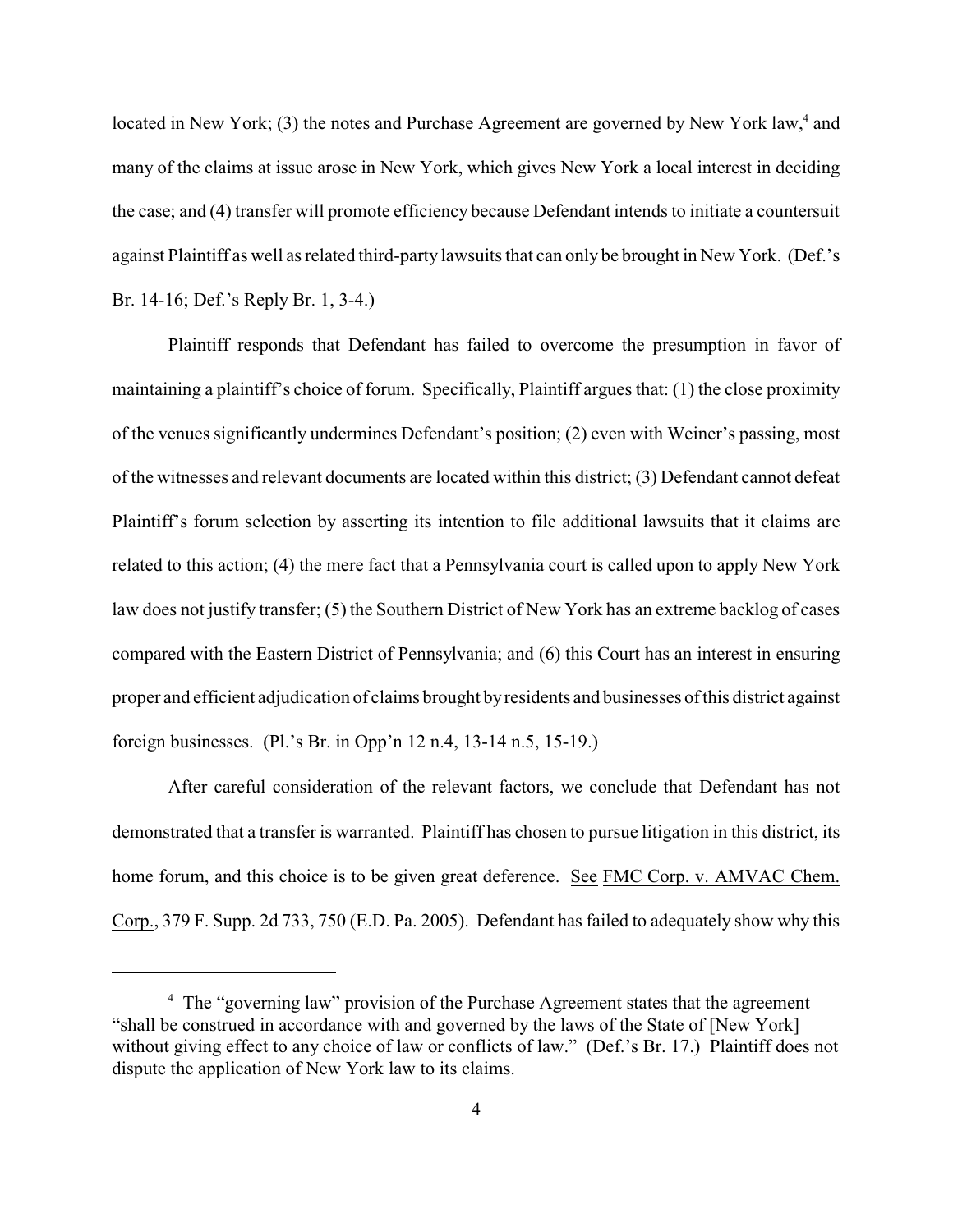choice should be disturbed.

First, the private interest factors fail to tip the balance in Defendant's favor. Because of the close proximity of the two fora, inconvenience to the parties is not a significant concern. In fact, this district has routinely refused to transfer actions to New York in large part because of the relatively short distance between venues and the ready availability of transportation. See e.g., Morris Black & Sons v. Zitone Constr. & Supply Co., 2004 WL 2223310, at \*3 (E.D. Pa. Oct. 1, 2004) (finding that "[t]he relatively short distance between [the Eastern District of Pennsylvania] and the Southern District of New York weighs heavily against the transfer of this action").

Public interest considerations also favor a denial of Defendant's request. While a federal court in New York may be more familiar with that state's law, Defendant gives no indication that additional familiaritywith New York law is required to adjudicate this dispute. Indeed, courts in this district have previously handled New York state law issues. See Leone v. Cataldo, 574 F. Supp. 2d 471, 486 (E.D. Pa. 2008) (giving little weight to this factor due to this district's prior experience with New York state law issues). Further, Pennsylvania's local interest in "providing its residents with a convenient forum for redressing injuries inflicted by out-of-state actors," Burger King Corp. v. Rudzewicz, 471 U.S. 462, 473 (1985), also justifies retention of this suit in the Eastern District of Pennsylvania. Finally, Defendant has failed to show that practical considerations or judicial efficiency favortransfer. There is no indication that litigating this case here would result in anymore administrative difficulty or congestion than litigating it in the Southern District of New York. Moreover, with regard to efficiency, Defendant has not demonstrated why the third-parties it desires to sue must be joined in this action or why litigation should not proceed without them.

In sum, after considering all relevant private and public interests, we conclude that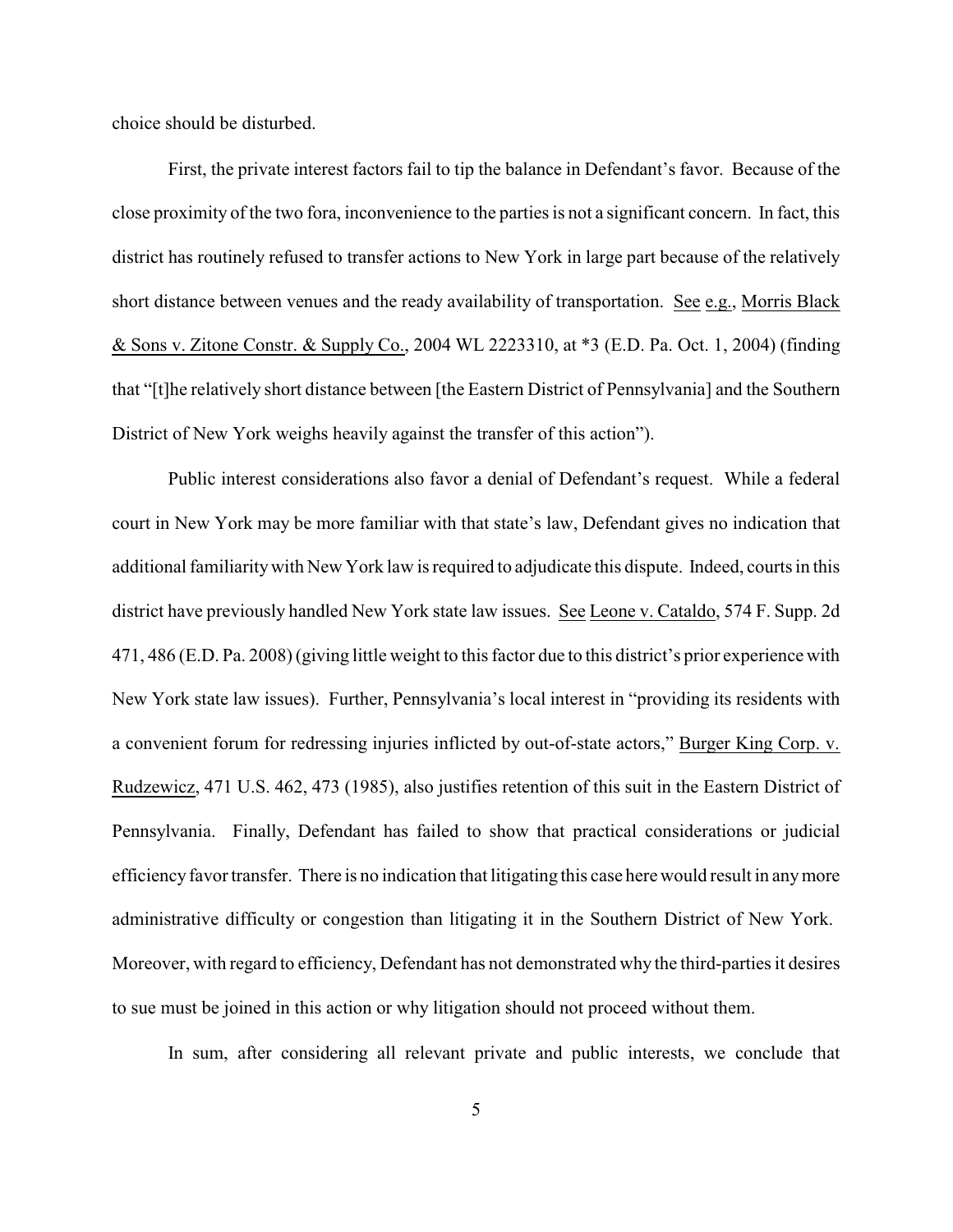Defendant's motion to transfer venue should be denied.

#### **B. Motion to Dismiss Counts II and III**

Defendant next moves to dismiss the unjust enrichment and fraud counts of Plaintiff's complaint.

## **1. Standard of Review**

When ruling on a Rule 12(b)(6) motion, the court must accept the facts pleaded in the complaint as true and construe them in the light most favorable to the plaintiff. Semerenko v. Cendant Corp., 223 F.3d 165, 173 (3d Cir. 2000). The court may dismiss a complaint or claim only if it is clear that no relief could be granted under any set of facts that could be proved consistent with the allegations. Hishon v. King & Spalding, 467 U.S. 69, 73 (1984). However, a plaintiff must provide more than a formulaic recitation of a claim's elements that amounts to mere labels and conclusions. Bell Atl. Corp. v. Twombly, 550 U.S. 544, 555 (2007). The complaint's "factual allegations must be enough to raise a right to relief above the speculative level." Id. "To survive a motion to dismiss, a complaint must contain sufficient factual matter, accepted as true, to 'state a claim to relief that is plausible on its face.'" Ashcroft v. Iqbal, 556 U.S. 662, 678 (2009) (citing Twombly, 550 U.S. at 570).

### **2. Count II: Unjust Enrichment**

Under New York law, "a valid and enforceable written contract governing a particular subject matter ordinarily precludes recovery in quasi contract for events arising out of the same subject matter." Clark-Fitzpatrick, Inc. v. Long Island R.R. Co., 70 N.Y.2d 382, 388 (1987). A party cannot recover damages for unjust enrichment where the "suing party has fully performed on a valid written agreement, the existence of which is undisputed, and the scope of which clearly covers the dispute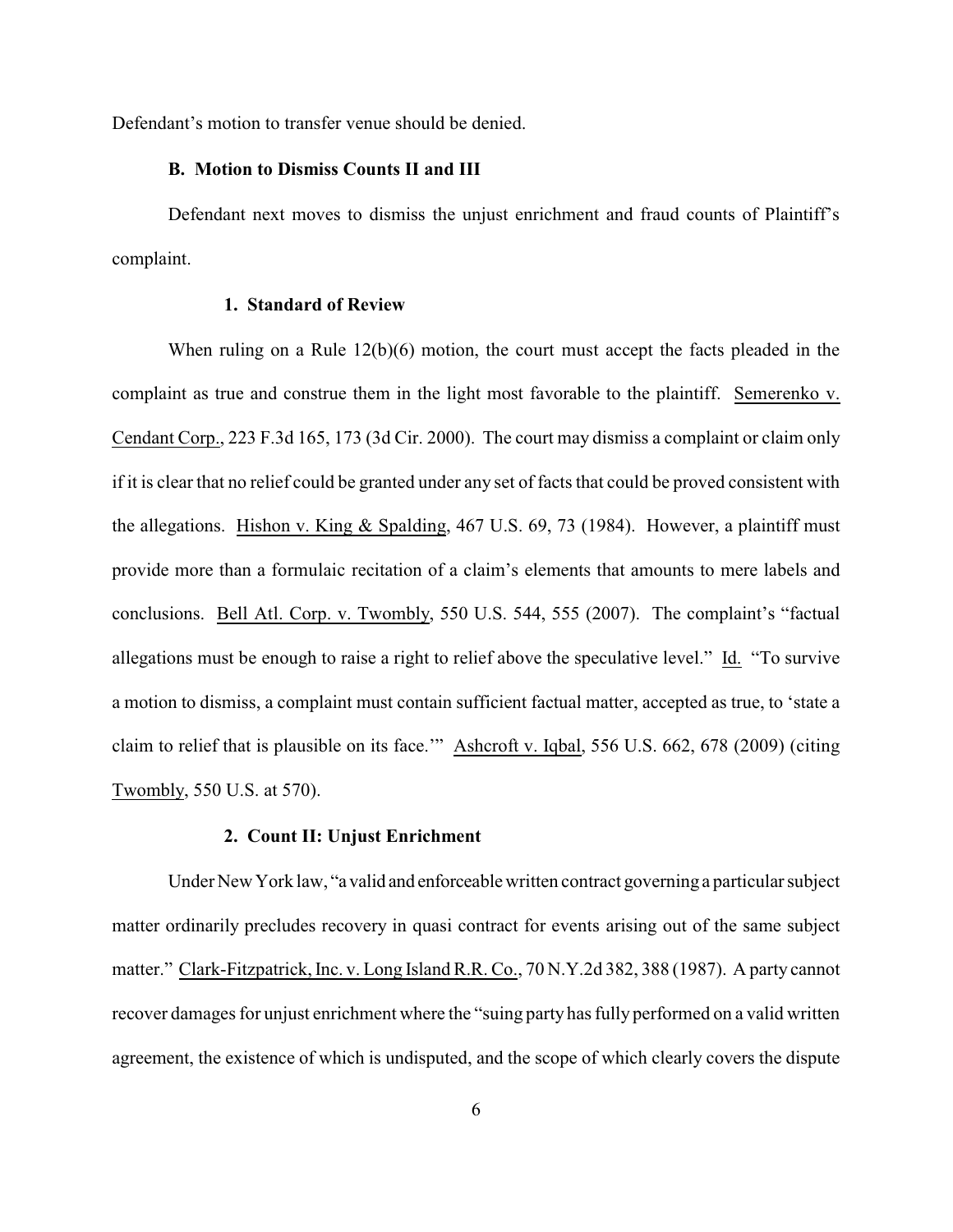between the parties." Id. at 389. Nevertheless, a party may plead both breach of contract and unjust enrichment "where there is a bona fide dispute as to the existence of a contract or where the contract does not cover the dispute in issue." Curtis Props. Corp. v. Greif Cos., 653 N.Y.S.2d 569, 571 (N.Y. App. Div. 1997).

Here, Plaintiff's unjust enrichment claim arises out of the same subject matter as its contract claim—that is, whether Defendant has retained the Plaintiff's investment while in violation of the Purchase Agreement. Further, Defendant does not dispute that a valid contract exists between the parties. (See Def.'s Reply Br. 5) (stating that any dispute regarding the validity of the Purchase Agreement is "in Plaintiff's imagination"). Therefore, there can be no recovery for unjust enrichment.<sup>5</sup>

### **3. Count III: Fraud**

To state a cause of action for fraud under New York law, a plaintiff must show that "(1) the defendant made a material false representation, (2) the defendant intended to defraud the plaintiff thereby, (3) the plaintiff reasonably relied upon the representation, and (4) the plaintiff suffered damage as a result of such reliance." Bridgestone/Firestone, Inc. v. RecoveryCredit Servs., Inc., 98 F.3d 13, 19 (2d Cir. 1996). Where breach of contract is alleged, a party's ability to plead fraud is limited. To maintain both causes of action, a plaintiff must either: (1) demonstrate a legal duty separate from the duty to perform under the contract; (2) demonstrate a fraudulent misrepresentation collateral to the contract; or (3) seek special damages caused by the misrepresentation that are

 $<sup>5</sup>$  Mindful of Plaintiff's concern that Defendant may later challenge the contract's validity,</sup> Defendant's motion to dismiss Plaintiff's unjust enrichment claim will be granted without prejudice.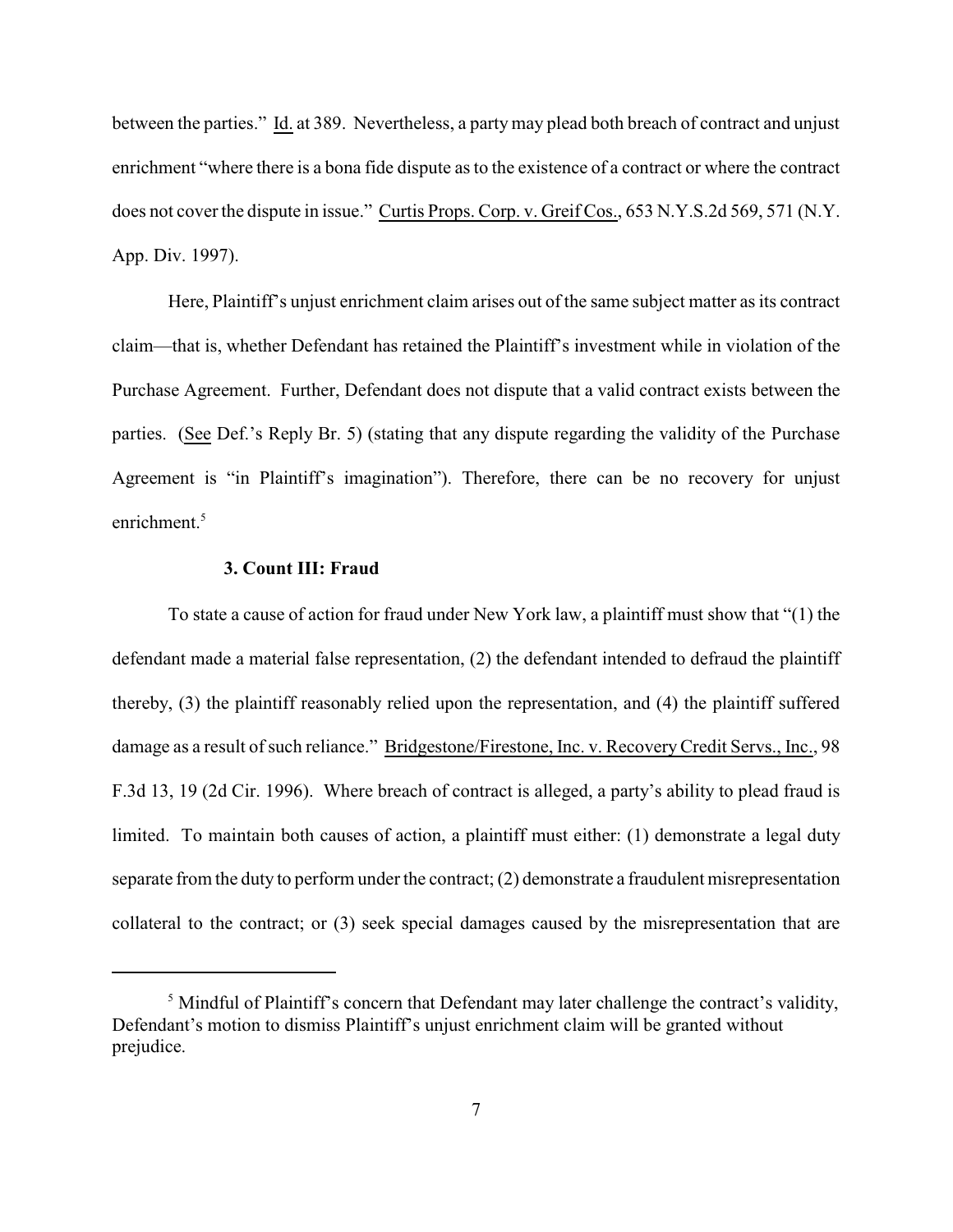unrecoverable as contract damages. Id. at 20.

One permissible cause of action involving allegations of fraudulent misrepresentation collateral to the contract is fraud in the inducement. W.I.T. Holding Corp. v. Klein, 724 N.Y.S.2d 66, 68 (N.Y. App. Div. 2001). In order to state a claim for fraud in the inducement of a contract, a plaintiff must demonstrate that the defendant had a present intention to deceive at the time of promissory representations. Non-Linear Trading Co. v. Braddis Assocs., Inc., 675 N.Y.S.2d 5, 13 (N.Y. App. Div. 1998). "General allegations that defendant entered into a contract while lacking the intent to perform it are insufficient to support the claim." New York Univ. v. Continental Ins. Co., 87 N.Y.2d 308, 318 (1995).

In its complaint, Plaintiff asserts that Defendant committed three instances of fraud. For the reasons that follow, we find that each instance fails to state a claim.

First, Plaintiff alleges fraudulent inducement by asserting that, in soliciting Plaintiff's investment, Defendant misrepresented that it would honor the terms of the Purchase Agreement. (Compl. ¶ 47.) Plaintiff points to paragraphs 12, 14 and 20 of the complaint as providing detailed allegations of these misrepresentations. (Pl.'s Br. in Opp'n 20.) However, our reading of the complaint finds no mention of false information being provided prior to executing the contract at issue or any other misrepresentations made to induce Plaintiff to enter into the agreement.<sup>6</sup> Plaintiff only alleges that Defendant represented that it would not breach the Purchase Agreement, and subsequently did breach that agreement. (Compl. ¶47.) As this is merely a general allegation that

 $6$  As such, the cases cited by Plaintiff, First Bank of Americas v. Motor Car Funding, Inc., 690 N.Y.S.2d 17 (N.Y. App. Div. 1999), and RKB Enters. v. Ernst & Young, 582 N.Y.S.2d (N.Y. App. Div. 1992), are distinguishable. These cases involved deliberate misrepresentations of material facts, which are not evident from the present complaint.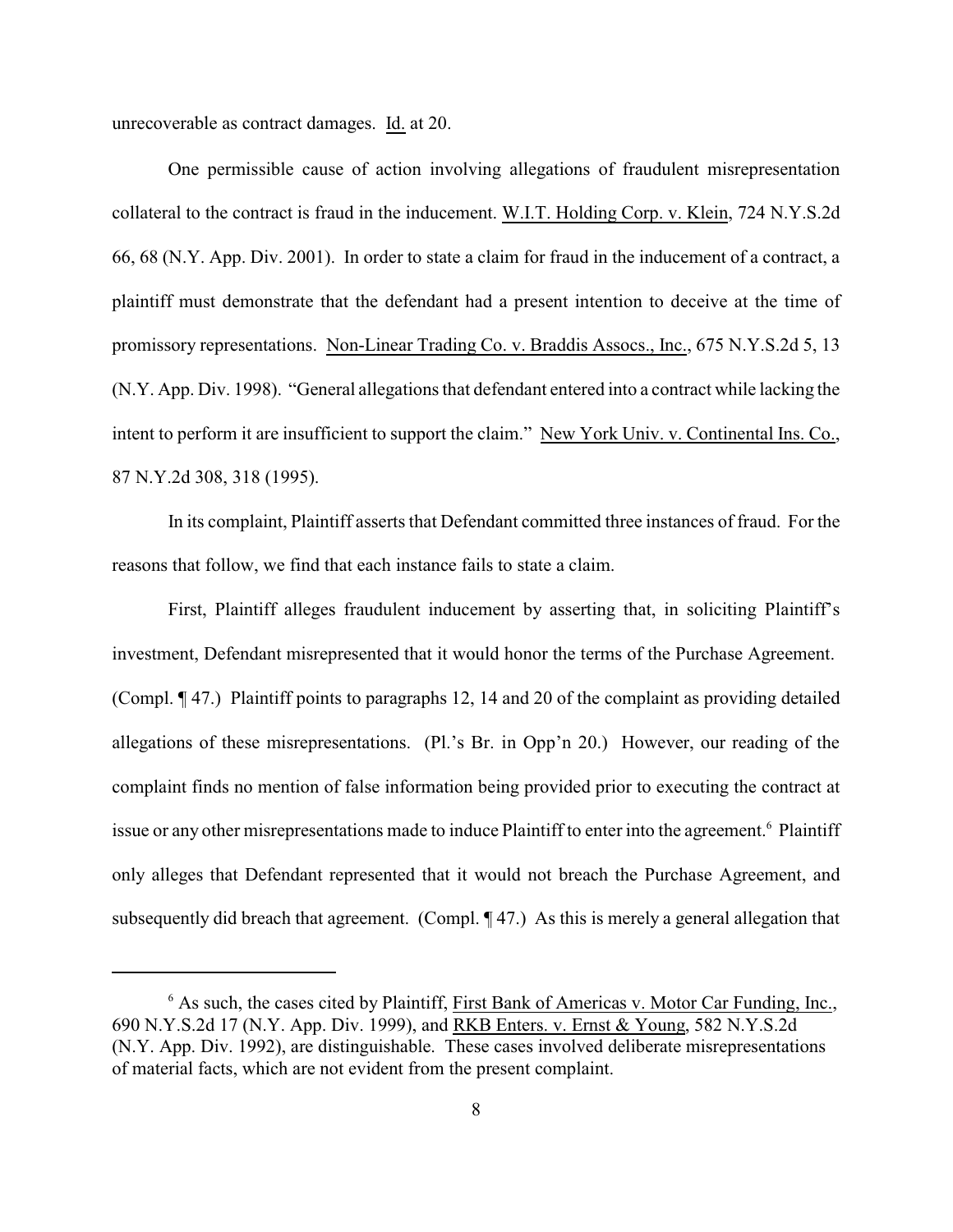Defendant lacked the intent to perform on the contract, this inducement charge fails to meet the requirements of Rule 12(b)(6). See New York Univ., 87 N.Y.2d at 318.

Plaintiff next asserts that Defendant committed fraud by intentionally refusing to provide notice of default. (Compl. ¶ 47.) Considering the three instances where fraud can be pled alongside breach of contract, this charge is insufficient. First, the agreement between the parties specifies that Defendant was to provide notice of "the occurrence of any Event of Default." (Compl. 17; Ex. B, at  $\S$  7.1(c).) Thus, the duty to inform Plaintiff of a default event was a contractual duty rather than an independent legal duty. Second, the alleged misrepresentation falls directly under the terms of the Purchase Agreement, and, as such, is not collateral. Third, the complaint fails to allege any special damages sustained from this concealment and any damages suffered are recoverable under the breach of contract claim. Therefore, no relief may be granted on this claim.

Plaintiff's final allegation of fraud alleges that Defendant failed to negotiate a repayment schedule in good faith following default. (Compl. ¶ 47.) Again, Plaintiff fails to show how this allegation is distinct from a breach of contract claim. Breach of the implied duty of good faith is a contractual breach rather than a breach of a separate legal duty. See Harris v. Provident Life & Accident Ins. Co., 310 F.3d 73, 80 (2d Cir. 2002) ("parties to an express contract are bound by an implied duty of good faith, but breach of that duty is merely a breach of the underlying contract")**.**  Moreover, this claim is not collateral to the Purchase Agreement because the alleged misrepresentation is just a further breach of the agreement. Lastly, Plaintiff fails to address any specific injury suffered as a result of Defendant's alleged bad faith. The negotiations sought repayment of the amounts owed to purchasers of notes, which is the same recovery sought in the breach of contract claim. Thus, Plaintiff has failed to state a claim with respect to its third charge,